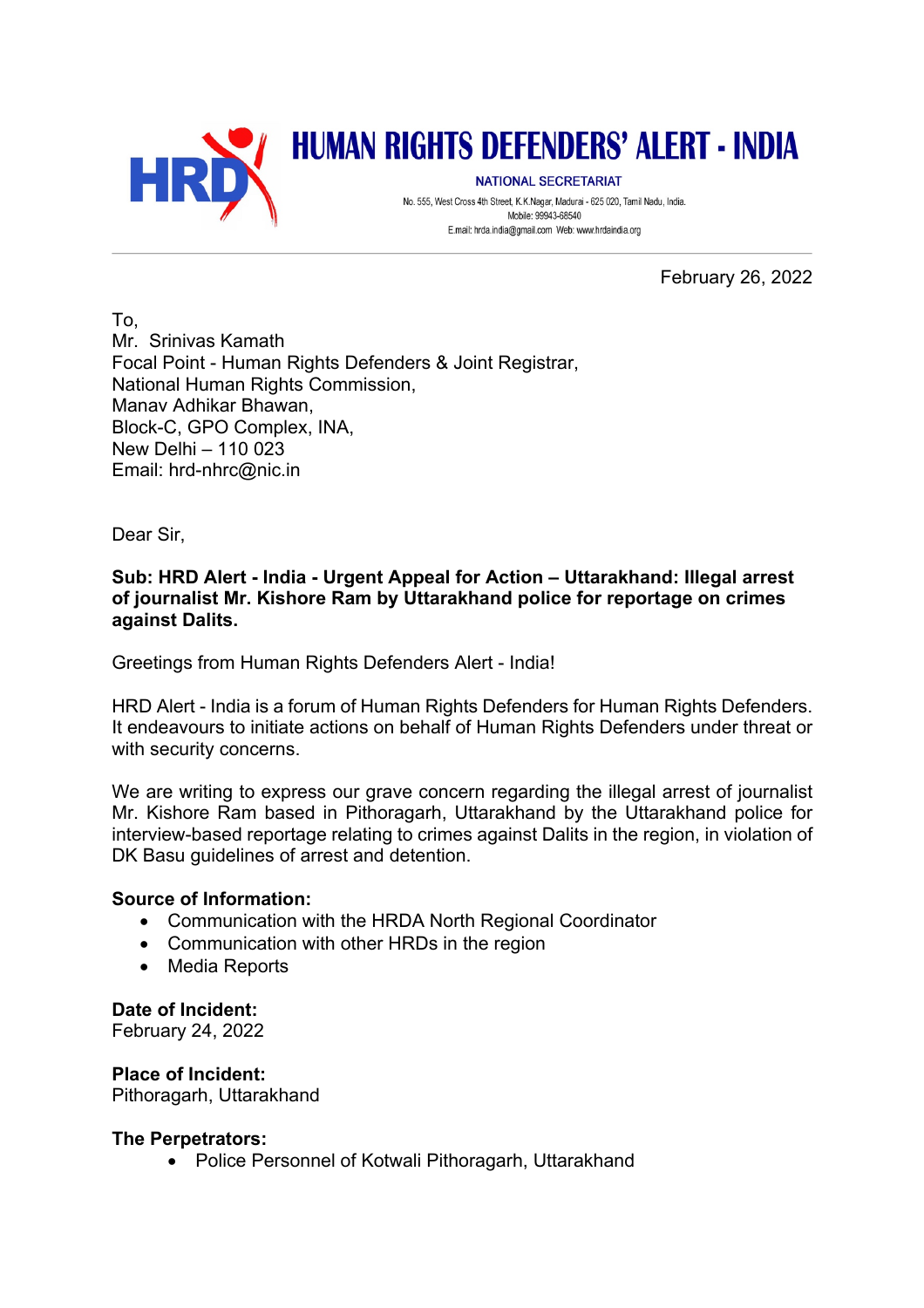- Mr. Lokeshwar Singh, Superintendent of Police Office, Pithoragarh, **Uttarakhand**
- Mr. Mohan Chand Pandey, In-Charge Inspector, Kotwali Pithoragarh, **Uttarakhand**

## **About the Human Rights Defender:**

Mr. Kishore Ram (29) is a Dalit journalist, based in Pithoragarh Uttarakhand, working as a reporter for the news portal "Janjwar". He mainly reports on atrocities against Dalits and is associated with several social and Dalit rights organizations.

#### **Background of the Incident:**

On January 18, 2022, a Dalit minor girl was raped, and a Dalit man murdered on February 13, 2022; both in Pithoragarh, Uttarakhand. Journalist Mr. Kishore Ram did news reports both the incidents based on interviews, and they were put up on the Facebook/YouTube of the news portal.

Links to videos. https://youtu.be/TYze2PyUJHo https://fb.watch/bn2O82PQ09/

#### **Details of the incident:**

On February 24, 2022, a press release issued by the Media Cell, Superintendent of Police Office, Pithoragarh, Uttarakhand stated that Mr. Kishore Ram tried to disturb social harmony and spread caste animosity between the communities of two particular castes, through his news portal Janjwar, by broadcasting videos on Facebook / YouTube. Thus, a F.I.R (No. 0046/2022) under section-153A *(Promoting enmity between different groups on grounds of religion, race, place of birth, residence, language, etc., and doing acts prejudicial to maintenance of harmony)* of IPC was registered against Kishore Ram on February 22, 2022.

On February 24, 2022, around 10:00 am police called Mr. Kishore Ram at Pithoragarh Kotwali, Pithoragarh and arrested him and around 06:00 pm he was sent to jail. According to his Editor, no procedure was followed in his arrest, and nor were his family informed. The press release of the police was the only intimation regarding his arrest by the police.

On February 25, 2022, a group of HRDs and journalists met the DM Pithoragarh, stating that the arrest of Mr. Kishore Ram was a violation of journalists right to Freedom of Expression and asked the administration to quash the case against him. They also said that if journalists are arrested for reportage, then no journalist will be willing to do any reporting.

We believe that Mr. Kishore Ram is being harassed for his work as a journalist in exposing news related to Dalits and social justice. His illegal arrest in violation of the multiple DK Basu guidelines is an overreach and abuse of power by the Uttarakhand police and a suppression of his right to unbiased reportage.

A free media is an extremely important fourth pillar of the Indian democracy. Our Constitution gives journalists the right to exercise freedom of speech. We believe that charging a journalist with criminal case and arresting him based on interviews done by